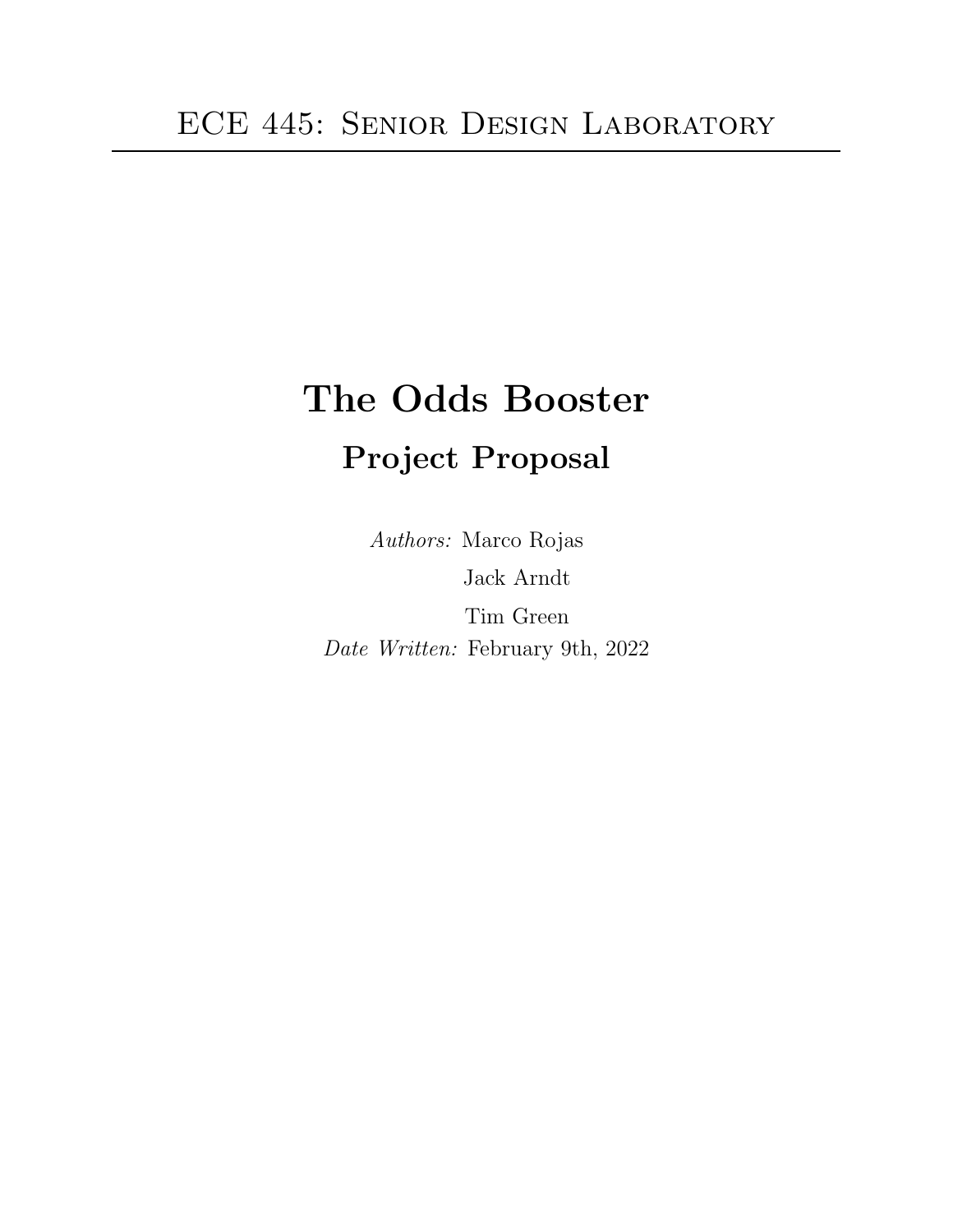## 1 Introduction

Before heading to the casino, individuals need to assess how much money they are willing to lose, since, as the saying goes, "The house always wins". Or do they? Is there potentially a way to bring the casino games to the comfort of your home and train/optimize your strategies to ask a different question, "How much money should I win?"

The Odds Booster is an automated casino game assistant designed to help players learn and manage casino games such as Blackjack or Texas Hold'em. The kit involves a central communicable device along with a custom deck of cards which will be used to determine the best possible move for each player along with the outcome of each hand of the game. This device is an innovation as it brings both the ease and simplicity as well as the ability to learn the game that can be provided by a virtual game into the superior enjoyment and atmosphere of a physical game. Digital poker tables that provide a similar experience exist but cost thousands of dollars. Our design achieves this functionality without an expensive custom table and while allowing for physical cards and chips.

The Odds Booster central device will serve as the hub used by the dealer and all players of the game. The dealer will swipe each card being distributed to the players over the central device and said device will determine the specific card being dealt using an RFID sensor and thin passive RFID tags placed on the cards. This central device will also contain a display detailing the next actions and outcomes for each hand of the game helping each player and the dealer learn the rules of the game. This main device will be paired via bluetooth to a user's phone app. The card information will be shared with the app and the app will tell the player the strength of their hand or what move will have the best outcome within the context of the game. It is important to note that knowledge of the hands of the other players within the game provides an unfair advantage to the user and such information will be ignored when determining moves for the user. The ethics of the game will be discussed further later in this proposal. The device itself will be battery powered and rechargeable for easy use and mobility. The usage of the device is protrayed in the diagram shown in Figure 1.



Figure 1: System Usage Diagram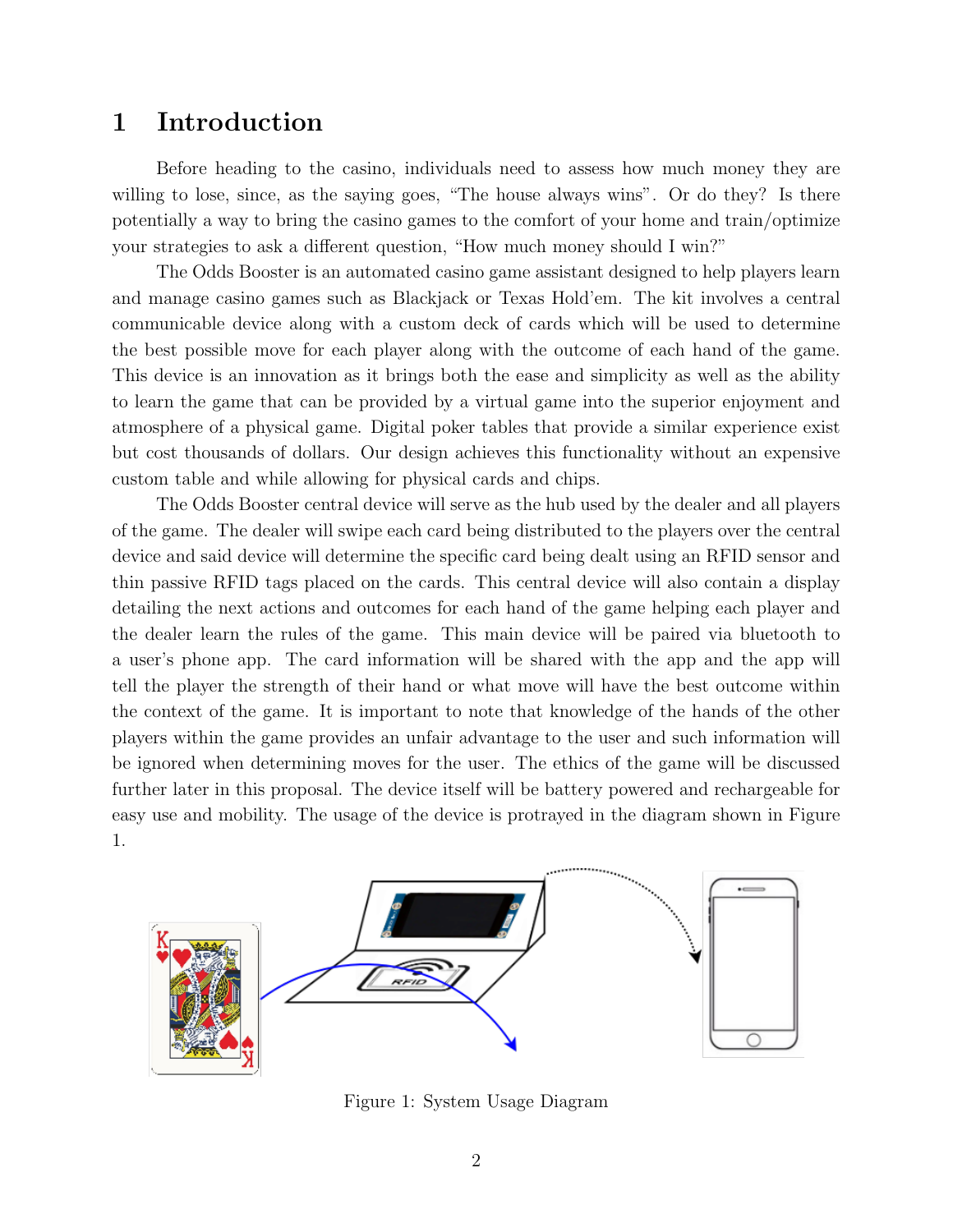The main requirements to ensure the completion and success of this project are as follows.

- The central device must be able to sense and distinguish the 52 different RFID tags associated with each card.
- The central device must be able to display the card and game information for all players to see as well as send the information to a phone app via bluetooth.
- The phone app must be able to receive game information via bluetooth and use the information to determine the strength of the user's hand and/or the best possible move for the user.

These requirements are broken into more detailed and module specific requirements through the remainder of this proposal.

# 2 Design

The block diagram describing each module within the system and their connections is shown in Figure 2. The design is composed of five main modules or subsystems. Four of the modules are outlined by hardware components and labeled in the block diagram. The fifth module is the phone app. The purpose, interconnections, and requirements of each module are described in detail through this section. The requirements specified in this proposal give an idea of the standards to which we will hold our design, but do not provide testing methods at this time.



Figure 2: Block Diagram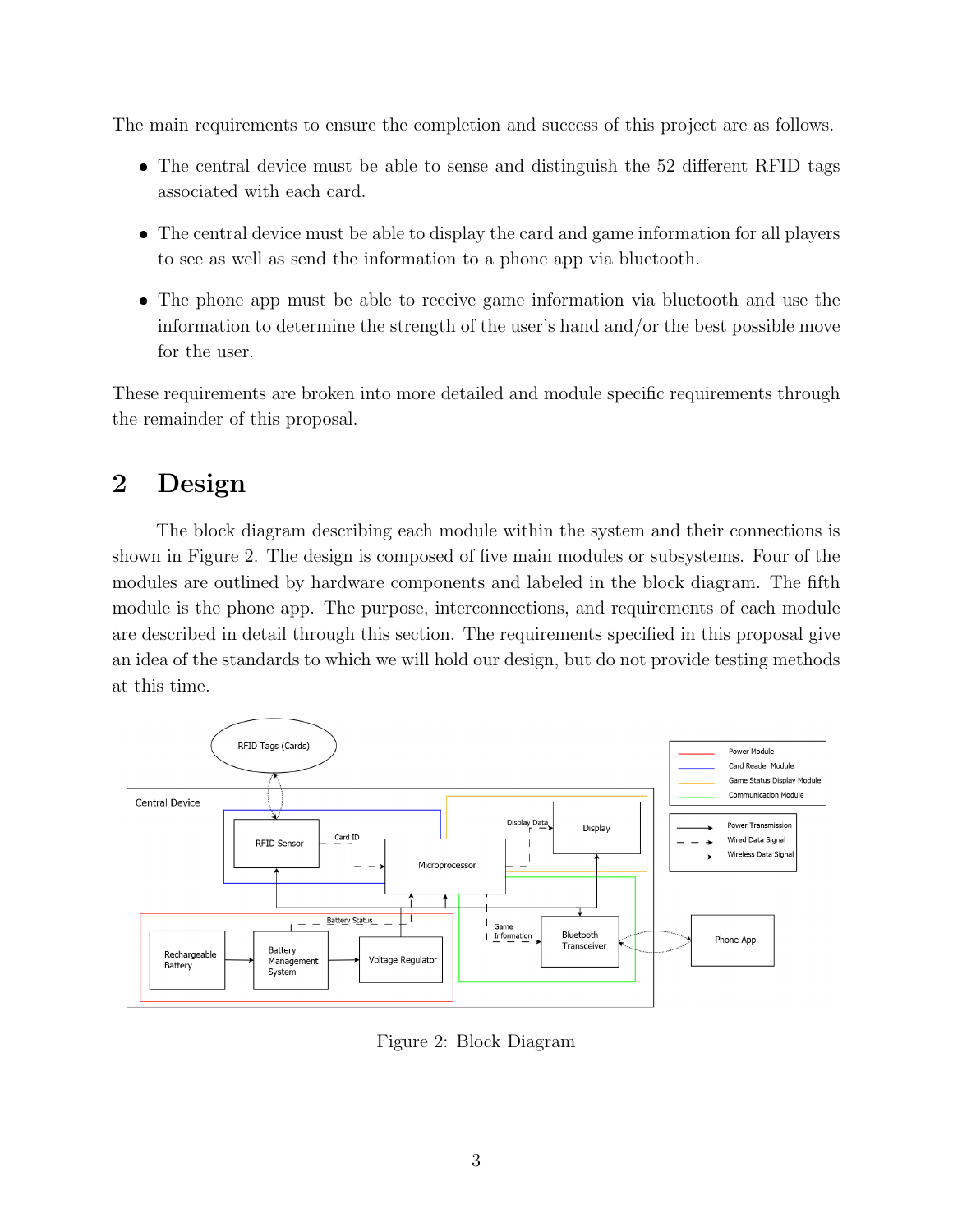#### 2.1 Power Module

The power module is made up of a rechargeable battery, a battery management system, and a voltage regulator. This module is responsible for providing power to all other hardware components within the system in a safe manner. Without this module, none of the main requirements could be met as each operation of the system requires power. The power module connects to the other three hardware modules (the card reader, game status display, and communications modules) via a DC voltage provided by the voltage regulator. This DC voltage is dependent on requirements set by specific component models but is likely to be 3.3V as this is the nominal operating voltage for most CMOS devices. The battery management system also connects to the game status display module as it provides the microprocessor with battery status information. This signal is used to tell the users important system information such as when the battery is low.

The rechargeable battery will be a lithium ion battery. This is a popular rechargeable battery that tends to have good energy and power density. More research will be needed on expected power draw to determine the battery capacity sizing. The lithium ion battery output will be connected to a battery management system. The battery management system (BMS) is used to monitor the status of the battery in terms of output voltage and current draw. This protects the battery from being over or undercharged and from being overdrawn by being able to cut power connections. This allows for a longer battery life and a safer device. The BMS is then connected to the voltage regulator. The voltage regulator ensures the voltage of the battery remains at a safe level for each component in the system.

The power module has a set of basic requirements that ensure its proper operation. These requirements are as follows.

- The battery management system must be able to measure the output voltage of the lithium ion battery to a tolerance of  $\pm 0.1V$ .
- The battery management system must be able to measure the current in or out of the lithium ion battery to a tolerance of  $\pm 10mA$ .
- The battery management system must be able to disconnect connected components if the lithium ion battery voltage falls too low or moves too high (specific boundaries depend on specific battery model safety specifications).
- $\bullet$  The voltage regulator must be able to maintain a voltage within a safe range of  $3.1V$ to 3.5V (safe operating range for average CMOS device [1]).
- The power must be able to continuously provide at least  $500mA$  given the voltage regulator requirements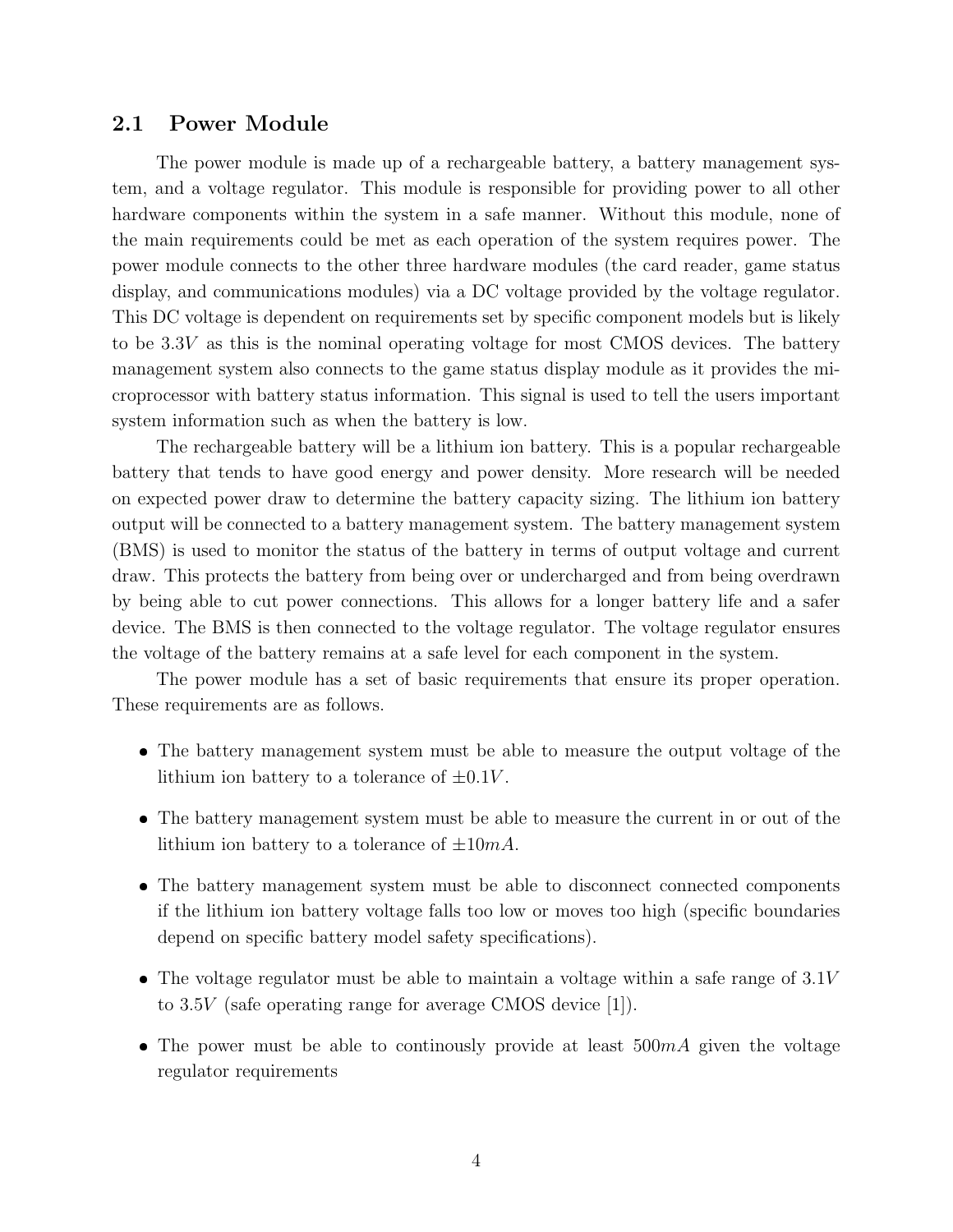#### 2.2 Card Reader Module

The card reader module is made up of the microprocessor and the RFID sensor. The module is responsible for reading the card ID of each card swiped past the device. The module is vital for the first main requirement of sensing and distinguishing each of the 52 cards. The card reader module connects to the power module through the provided  $3.3V_{DC}$ supply, and to the game status display and communication modules through the passing of data within the microprocessor.

The RFID sensor generates a specific frequency signal that powers the RFID tags on the cards and results in the cards transmitting a signal containing the serial ID of the tag. The frequency of the sensor depends on the selected RFID tags operating frequency. The microprocessor is shared by multiple modules but will receive this serial ID from the sensor via wired serial transmission.

The basic requirements for the card reader module that ensure its proper operation are as follows.

- The RFID sensor must be able to accurately determine the serial ID of an RFID tag when held to the surface of the sensor.
- The microprocessor must be able to accurately receive the serial ID of the RFID tag when serially transmitted from the RFID sensor.

#### 2.3 Game Status Display Module

The game status display module is made up of the microprocessor and the display. The module is responsible for showing the user the game actions and current game information. The module is vital for the second main requirement in displaying to the players and dealer the game status and next actions. The game status display module connects to the power module through the DC supply, and the card reader module through the transfer of card data within the microprocessor.

The display within the module is an output device showing the video data provided to it by the microprocessor. As the microprocessor must be able to provide video data to the display via a VGA protocol, the output capabilities of the microprocessor must be high enough to transfer information to the display at a fast enough rate. The microprocessor must also have enough memory to hold the necessary sprites and potentially a screen buffer (depending on the display size and control method used).

The basic requirements for the game status display module that ensure its proper operation are as follows.

 The display must be able to show the next action of the game at any given time in the form of text on the screen.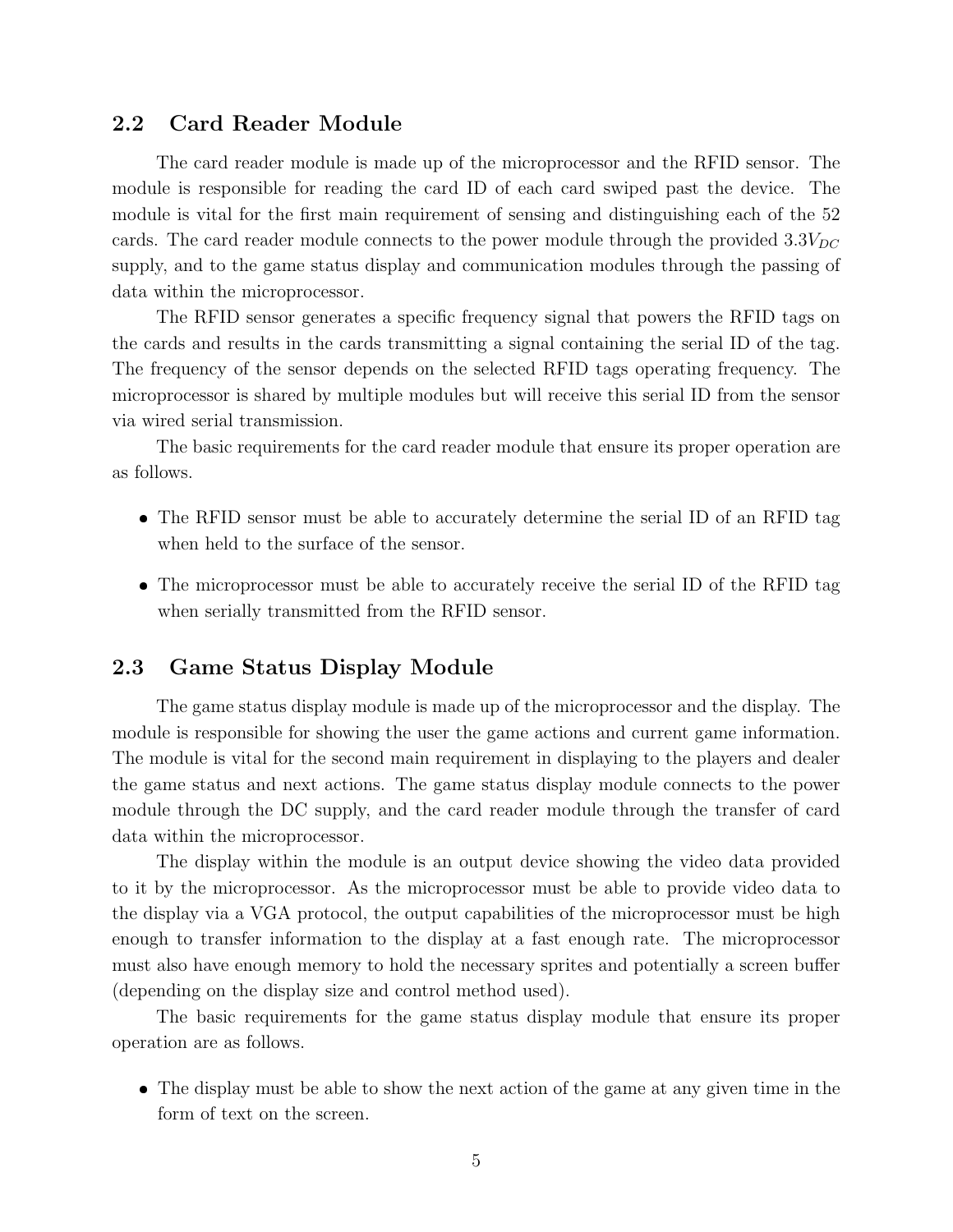The microprocessor must be able to transmit the video data through VGA protocol to the display at a standard rate of  $\sim$  30fps.

#### 2.4 Communication Module

The communication module is made up of the bluetooth transceiver and the microprocessor. The module is repsonsible for communicating the card and game data from the central device to the phone app as well as receiving information from the phone app. The module is vital for the second and third main requirements in sending the game data and allowing the use of this data within the phone app. The communication module connects to the power module through the DC supply, to the card reader module through the transfer of card data within the microprocessor, and to the phone app through a 2.4GHz wireless signal.

The bluetooth transceiver is used to generate a 2.4GHz signal (bluetooth protocol frequency) to send card information to the phone app. Likewise, the transceiver receives similar frequency signals and send the signal data to the microprocessor for use by the system in setting game status. The microcontroller will generate the bluetooth packet for use by the transceiver and will follow normal bluetooth protocol in its operation to ensure compatibility with many devices.

The basic requirements for the communication module that ensure its proper operation are as follows.

- $\bullet$  The microprocessor must follow the bluetooth protocol as specified in [2].
- The communication module must be able to communicate with a device at a distance of 3ft with an average thoughput of 10kbps (small amount of data transfer does not require high throughput).

#### 2.5 Phone App Module

The phone app module is made up of solely the application used by the phone. The module is responsible for receiving the communications from the central device and sending control information back to the device. The module is vital for the third main requirement in the receipt of game data by the phone and display of optimal moves or game statistics. The phone app module connects only to the communication module in the wireless transmission of game information.

The phone app relies on the device having bluetooth capabilities. The app receives game data and uses statistics and probability methods to determine the strength of the users hand in relation to other possible hands within the game. The app displays this measurement to the user and will use this strength measure to suggest moves to the user.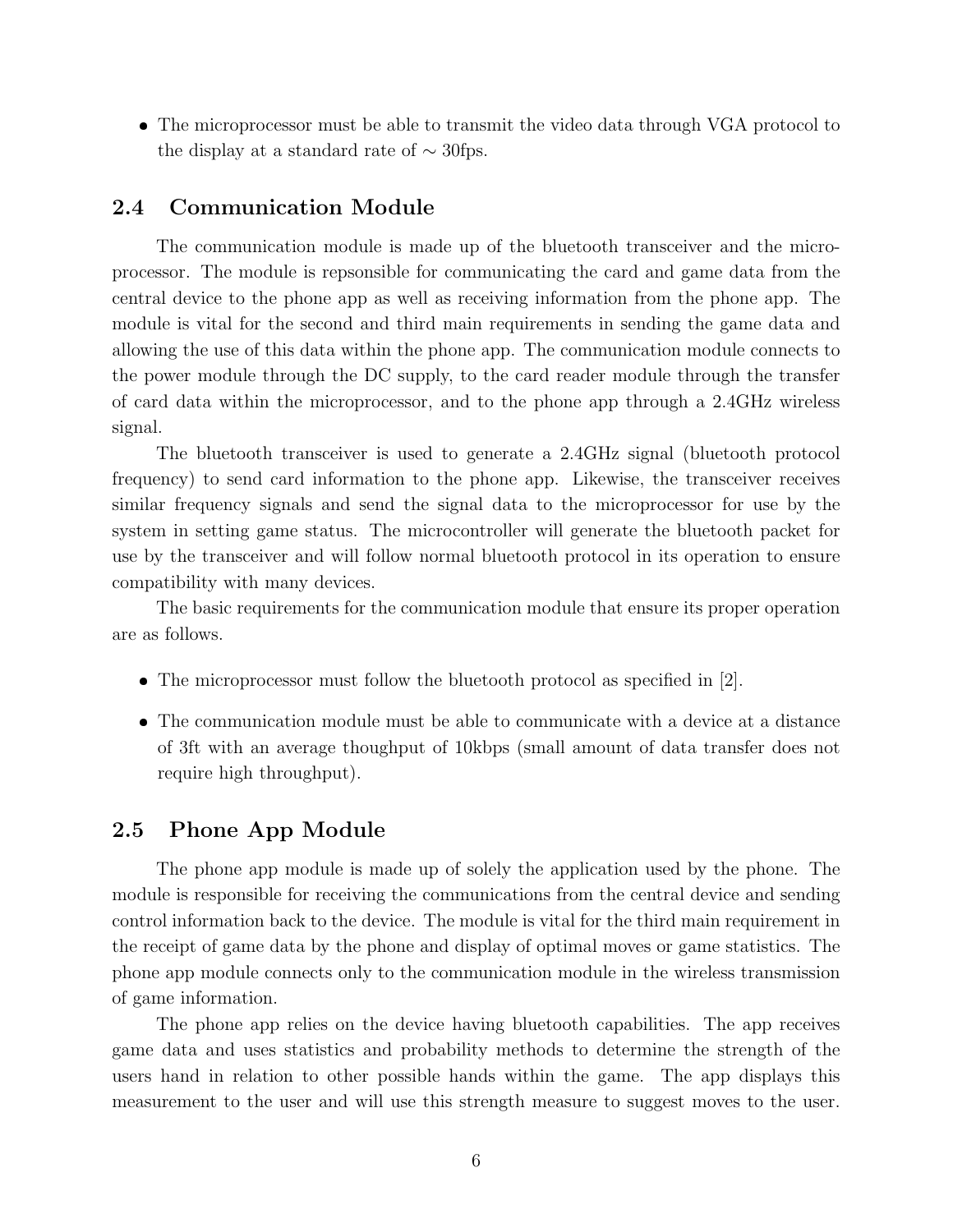With enough time and successful work, the app could potentially use a machine learning algorithm to continue to provide better suggestions with more use.

The basic requirements for the phone app module that ensure its proper operation are as follows.

- The app must be able to utilize the bluetooth capabilities of the device to successfully send and receive data with the central device.
- The app must be able to use information to accurately calculate the "strength" measure. This measure consists of comparing the current hand of the user to all other possible hands and determine the ranking percentile. (More specific measures may be provided depending on game type).
- The app must be able to display the measures and suggestions in the form of text for the user.

### 3 Ethics and Safety

Gambling and wagering money on casino games inherently raises an ethics-eyebrow. Getting involved in this space requires the ability to tread lightly and ensure the IEEE Code of Ethics [3] is followed to a tee. While our project is aimed at improving players' abilities to perform in the casino, there are measures that need to be accounted for during the development of this project and issues that could potentially arise from accidental or intentional misuse of our project.

First, we must acknowledge what are the common laws that are broken when cheating in the casino. NRS 465.083 [4], according to Nevada law, prohibits players from cheating at a casino game, which by definition is the manipulation of the outcome of the game or the payments made. This can lead to a felony charge, with 1 to 5 years in prison, restitution, and up to \$10,000 in fines. Essentially, this is a fraud charge specifically citing it happening in the casino. The legal definition is stated as "alter[ing] the elements of chance, method of selection, or criteria which determine" the results, amount of payment, or frequency of payment in a game [4]; This relates to IEEE Code of Ethics I.4 [3]. In order to avoid ethical breaches, we are requiring that the usage of our project will have all casino cards scanned and in need of compliance with the dealer. Any dealer that is sitting at a table game in the casino will clearly not agree to use our project as it's in clear violation of casino policy, and even with a dealer that is in cahoots with the player will immediately be caught with the "Eyes in the Sky" which is the term for the security measures in the casino. Essentially, we are taking the route that there is no lowkey or secretive way to use this device in the casino that you wouldn't get caught trying to use outside resources to help boost your odds and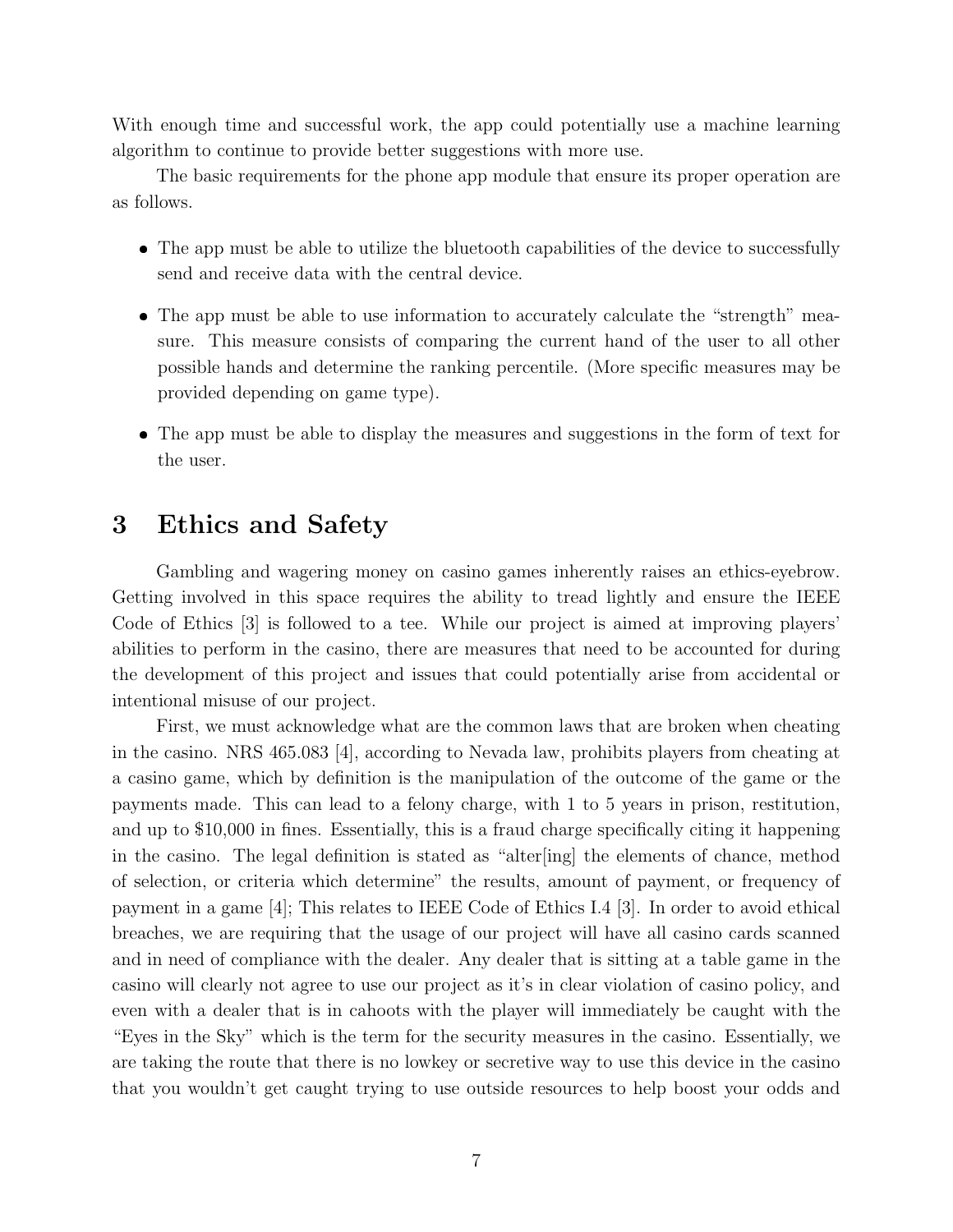chances of winning. A custom deck of cards and a table-top card scanner is impossible to get by the security systems at the casino.

Next, we look into the potential harm that this project can deliver to the players and general public. This relates to IEEE Code of Ethics I.1 [3], and due to our planned usage of RFID and Bluetooth technologies, we are not transmitting or receiving any harmful signals that are outside the typical broadband spectrum of frequencies. There will be no cause of concern for the wireless communications occurring throughout the usage of this project. According to the FDA, there is no evidence of any adverse effects associated with the usage of passive RFID [5].

Furthermore, IEEE Code of Ethics I.3 [3] references conflicts of interest, which could potentially pertain to the casinos and their disliking to players increasing their odds of winning. Since this is purely an educational tool, there should be no issues with the casinos and the usage of this in the casino proper is virtually impossible thanks to our design of the project and tight security measures that are relevant to every casino.

Since our project does not in any way put others down or engage in any sort of harassment or discrimination, the IEEE Code of Ethics II [3] is fulfilled as well.

Lastly, taking a quick look at the Bluetooth Code of Conduct [6] will show that we are following each item and staying true to the ethics laid out. We are not violating any law, transmitting harmful content or tampering, or sending excessively high volume data transfers or bandwidth consumption.

Ethical breaches are primarily prevented due to the design of our project, which requires the usage of a table-top card scanner and our own custom deck of cards (which obviously can not be used in the casino). Players are unable to use the Odds Booster if the custom deck of cards isn't being used, since it's the way that players are able to know what the best possible choices are to take in the casino games. The card scanner needs to send the information to the phone app to crunch the data, thereby preventing the use of any other cards.

As with any design project, there will always be safety concerns that need to be acknowledged, assessed, and accounted for. In the following section, these concerns are discussed with respect to their associated hazards and potential solutions to minimize any possibilities of risk.

Typically, the primary point of safety concern for any electrical system design stems from the source of power. The power source is not only responsible for the system's overall functionality, but can also work to destroy necessary hardware components (or modules) due to unanticipated variations in power output. To take this into account, our power module consists of a rechargeable battery, a battery management system, and a voltage regulator. As specified in greater detail in the Power Module section, the battery management system and voltage regulator ensure the system's overall immunity to variations in current and voltage such that each individual component can operate at a safe level. It is important to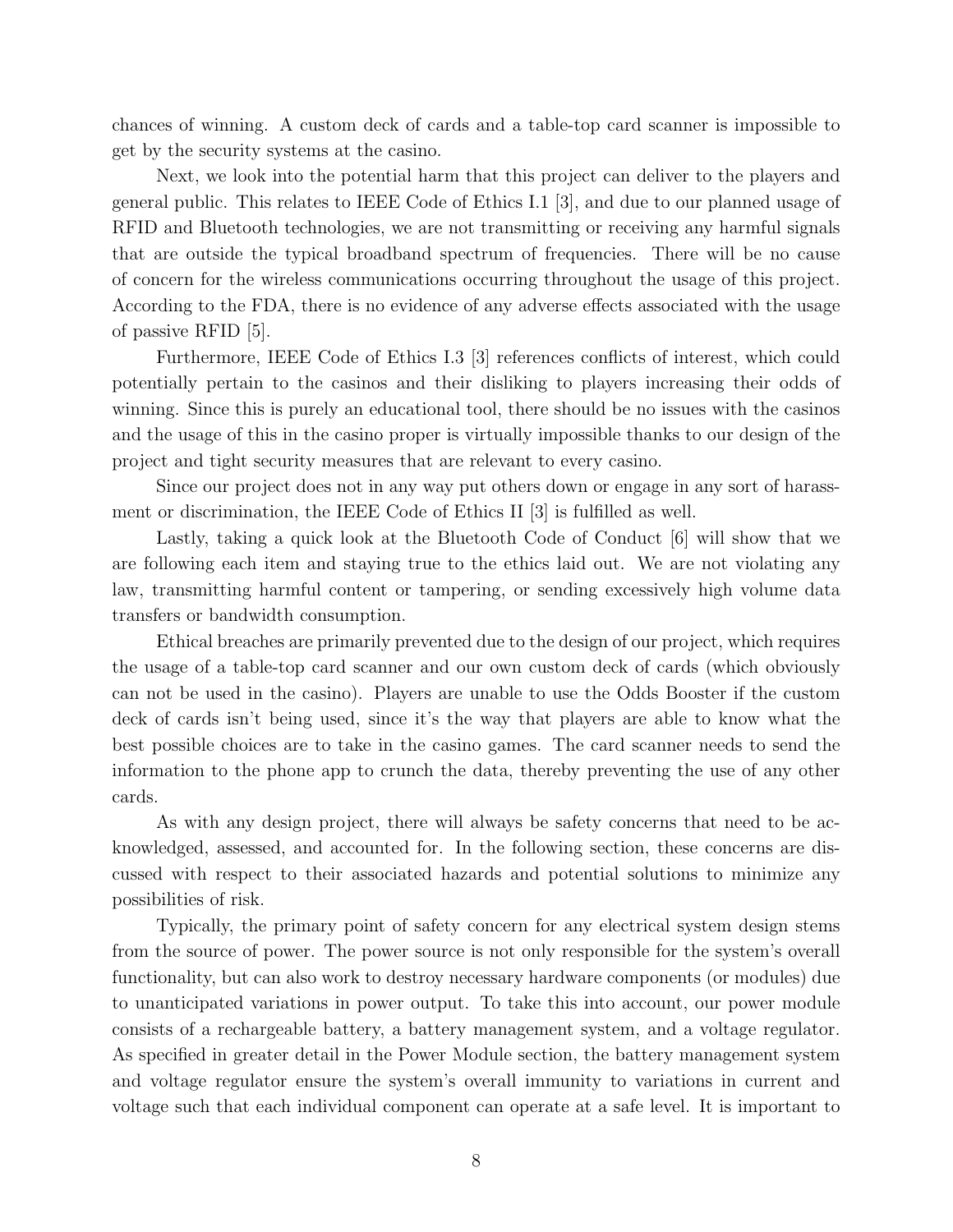note that the rechargeable battery being used is a lithium ion battery. As per the ECE 445 Safety Guidelines [7], "Any group charging or utilizing certain battery chemistries must read, understand, and follow guidelines for safe battery usage." All members of the group have read and agreed to follow the course staff's guidance regarding high capacity batteries [8] and will complete all necessary safety training and adhere to the guidelines set forth in the aforementioned document.

Before moving on, it is worth to note that the maximum voltage our system will operate under is approximately 3.3V - 3.6V. Inherently, we will be working with relatively low voltages and currents. This is reassuring to know that while we may not be as subject to the greater (and more dangerous!) risks posed from working with higher voltage equipment, that does not mean we can neglect basic lab and equipment safety policies and procedures. All members of the group have also completed the required lab safety training to gain access to the lab.

Overall, this project is considered relatively "safe" under the context of adhering to proper safety policies and protocols when in the lab. There are no true significant safety concerns to the end user as well. The user will simply operate the device primarily from his/her phone and be isolated from any true risk of electrical or mechanical interaction as the entire system will be housed in a custom CAD-designed enclosure. This enclosure serves a double purpose in that it will shield the user/environment from exposure to the electrical components and vice versa.

# References

- [1] Low Power, 1.8/2.5/3.3-V Input, 3.3-V CMOS Output, Single Inverter Gate, Texas Instruments, 2010.
- [2] "IEEE Standard for Information Technology Local and Metropolitan Area Networks Specific Requirements - Part 15.1a: Wireless Medium Access Control (MAC) and Physical Layer (PHY) Specifications for Wireless Personal Area Networks (WPAN)," IEEE 802.15.1, 2005.
- [3] "IEEE Code of Ethics," IEEE Policies, Section 7 Professional Activities, 2020.
- [4] "NRS 465.083 Cheating at Gambling," Las Vegas Nevada Law, 2014.
- [5] "Radio Frequency Identification (RFID)," U.S. Food and Drug Administration: Radiation Safety, 2018.
- [6] "Code of Conduct," Bluetooth SIG, 2016.
- [7] ECE 445 Course Staff, "ECE 445 Safety Guidelines," 2022.